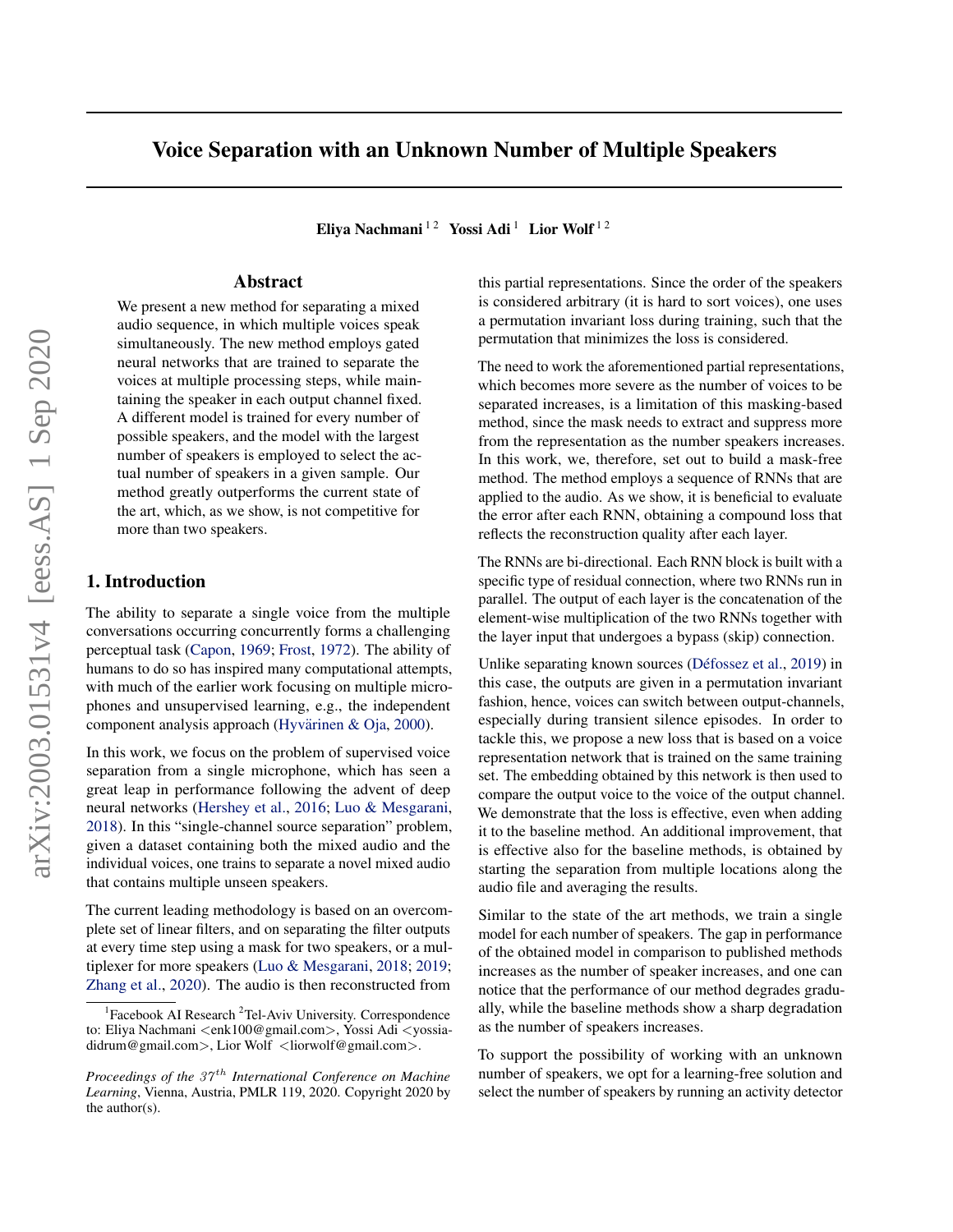on its output. This simple method is able to select the correct number of speakers in the vast majority of the cases and leads to our method being able to handle an unknown number of speakers.

Our contributions are: (i) a novel audio separation model that employs a specific RNN architecture, (ii) a set of losses for effective training of voice separation networks, (iii) performing effective model selection in the context of voice separation with an unknown number of speakers, and (iv) state of the art results that show a sizable improvement over the current state of the art in an active and competitive domain.

# 2. Model

In the problem of single-channel source separation, the goal is to estimate C different input sources  $s_j \in \mathbb{R}^T$ , where  $j \in$  $[1, \cdots, C]$ , given a mixture  $x = \sum_{i=1}^{C} c_i \cdot s_i$ , where  $c_i$  is a scaling factor. The input length, T, is not a fixed value, since the input utterances can have different durations. In this work, we focus on the supervised setting, in which we are provided with a training set  $S = \{x_i, (s_{i,1}, \dots, s_{i,C})\}_{i=1}^n$ , and our goal is learn the model that given an unseen mixture x, outputs C estimated channels  $\hat{s} = (\hat{s}_1, \dots, \hat{s}_C)$  that maximize the scale-invariant source-to-noise ratio (SI-SNR) (also known as the scale-invariant signal-to-distortion ratio, SI-SDR for short), between the predicted and the target utterances. More precisely, since the order of the input sources is arbitrary and since the summation of the sources is order invariant, the goal is to find  $C$  separate channels  $s$ that maximize the SI-SNR to the ground truth signals, when considering the reorder channels  $(\hat{s}_{\pi(1)}, \cdots, \hat{s}_{\pi(C)})$  for the optimal permutation  $\pi$ .

#### 2.1. Model Description

The proposed model, depicted in Figure [1,](#page-2-0) is inspired by the recent advances in speaker separation models [\(Luo & Mes](#page-9-0)[garani,](#page-9-0) [2018;](#page-9-0) [2019\)](#page-10-0). The first steps of processing, including the encoding, the chunking, and the two bi-directional RNNs on the tensor that is obtained from chunking are similar. However, our RNNs contain dual heads, we do not use masking, and our losses are different.

First, an encoder network, E, gets as input the mixture waveform  $x \in \mathbb{R}^T$  and outputs a N-dimensional latent representation z of size  $T^* = (2T/L) - 1$ , where L is the encoding compression factor. This results in  $\boldsymbol{z} \in \mathbb{R}^{N \times T}$ ,

$$
z = E(x) \tag{1}
$$

Specifically,  $E$  is a 1-D convolutional layer with a kernel size  $L$  and a stride of  $L/2$ , followed by a ReLU non-linear activation function.

The latent representation z is then divided into  $R =$ 

 $\left[2T'/K\right] + 1$  overlapping chunks of length K and hop size P, denoted as  $u_r \in \mathbb{R}^{N \times K}$ , where  $r \in [1, \dots, R]$ . All chunks are then being concatenated along the singleton dimensions and we obtain a 3-D tensor  $v = [\boldsymbol{u}_1, \dots, \boldsymbol{u}_R] \in$  $\mathbb{R}^{N\times K\times R}$ .

Next, similar to [\(Luo et al.,](#page-10-0) [2019c\)](#page-10-0),  $v$  is fed into the separation network  $Q$ , which consists of  $b$  RNN blocks. The odd blocks  $B_{2i-1}$  for  $i = 1, \ldots, b/2$  apply the RNN along the time-dependent dimension of size R. The even  $B_{2i}$ blocks are applied along the chunking dimension of size  $K$ . Intuitively, processing the second dimension yields a shortterm representation, while processing the third dimension produce long-term representation.

At this point, our method diverges from [\(Luo et al.,](#page-10-0) [2019c\)](#page-10-0), since our RNN blocks contain the MULCAT block with two sub-networks and a skip connection. Consider, for example, the odd blocks  $B_i$ ,  $i = 1, 3, \dots, b-1$ . We employ two separate bidirectional LSTM, denoted as  $M_i^1$  and  $M_i^2$ , element wise multiply their outputs, and finally concatenate the input to produce the module output.

$$
B_i(\boldsymbol{v}) = P_i([M_i^1(\boldsymbol{v}) \odot M_i^2(\boldsymbol{v}), \boldsymbol{v}]) \qquad (2)
$$

where  $\odot$  is the element wise product operation, and  $P_i$  is a learned linear project that brings the dimension of the result of concatenating the product of the two LSTMs with the input  $v$  back to the dimension of  $v$ . A visual description of a pair of blocks is given in Figure [2.](#page-2-0)

In our method, we employ a multi-scale loss, which requires us to reconstruct the original audio after each pair of blocks. The 3D tensor undergoes the PReLU non-linearity [\(He et al.,](#page-9-0) [2015\)](#page-9-0) with parameters initialized at 0.25. Then, a  $1 \times 1$ convolution with  $CR$  output channels, denoted as  $D$ . The resulting tensor of size  $N \times K \times CR$  is divided into C tensors of of size  $N \times K \times R$  that would lead to the C output channels. Note that the same PReLU parameters and the same decoder  $D$  are used to decode the output of every pair of MULCAT blocks.

In order to transform the 3D tensor back to audio, we employ the overlap-and-add operator to the  $R$  chunks (Rabiner  $\&$ [Gold,](#page-10-0) [1975\)](#page-10-0). The operator, which inverts the chunking process, adds overlapping frames of the signal after offsetting them appropriately by a step size of  $L/2$  frames.

# 2.2. Training Objective

Recall that since the identity of the speakers is unknown, our goal is to find  $C$  separate channels  $\hat{s}$  that maximize the SI-SNR between the predicted and target signals. Formally, the SI-SNR is defined as

$$
SI-SNR(s,\hat{s}) = 10 \log_{10} \frac{\|\tilde{s}_i\|^2}{\|\tilde{e}_i\|^2}
$$
 (3)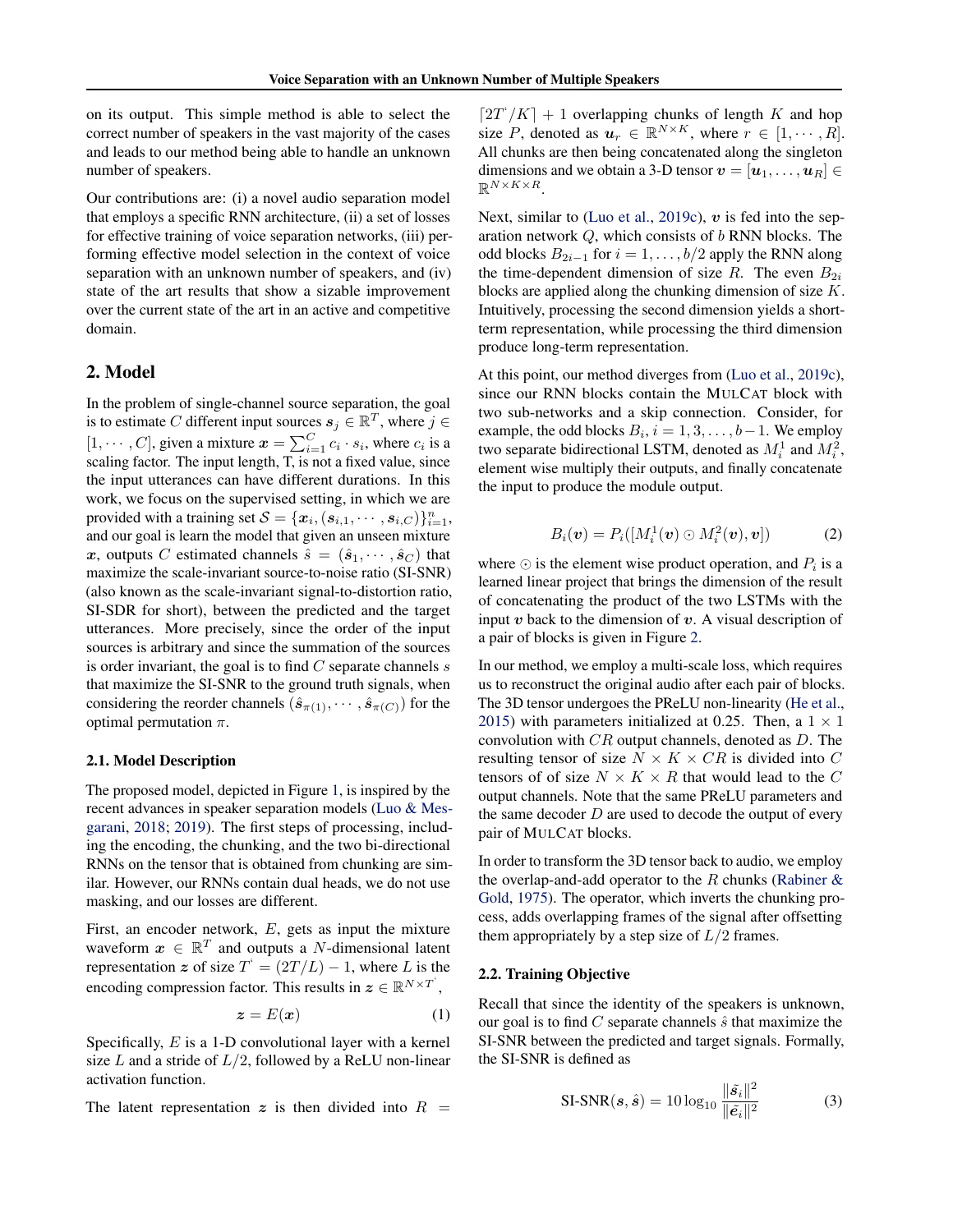<span id="page-2-0"></span>

Figure 1. The architecture of our network. The audio is being convolved with a stack of 1D convolutions and reordered by cutting overlapping segments of length  $K$  in time, to obtain a 3D tensor. In our method, the RNN blocks are of the type of multiply and add. After each pair of blocks, we apply a convolution  $D$  to the copy of the activations, and obtain output channels by reordering the chunks and then using the overlap and add operator.



Figure 2. The multiply and concat (MULCAT ) block. In the odd blocks, the 3D tensor obtained from chunking is fed into two different bi-directional LSTMs that operate along the second dimension. The results are multiplied element-wise, followed by a concatenation of the original signal along the third dimension. A learned linear projection along this dimension is then applied to obtain a tensor of the same size of the input. In the even blocks, the same set of operations occur along the chunking axis.

where, 
$$
\tilde{s}_i = \frac{\langle s_i, \hat{s}_i \rangle s_i}{\|s_i\|^2}
$$
, and  $\tilde{e}_i = \hat{s}_i - \tilde{s}_i$ .

Since the channels are unordered, the loss is computed for the optimal permutation  $\pi$  of the C different output channels and is given as:

$$
\ell(s,\hat{s}) = -\max_{\pi \in \Pi_C} \frac{1}{C} \sum_{i=1}^C \text{SI-SNR}(s_i \hat{s}_{\pi(i)}) \tag{4}
$$

where  $\Pi_C$  is the set of all possible permutations of  $1 \dots C$ . The loss  $\ell(s, \hat{s})$  is often denoted as the utterance level permutation invariant training (uPIT) [\(Kolbæk et al.,](#page-9-0) [2017\)](#page-9-0).

As stated above, the convolution  $D$  is used to decode after every even MULCAT block, allowing us to apply the uPIT loss multiple times along the decomposition process. Formally, our model outputs  $b/2$  groups of output channels  $\{\hat{s}_j\}_{j=1}^{b/2}$  and we consider the loss

$$
\ell(s, \{\hat{s}_j\}_{j=1}^{b/2}) = \frac{1}{b} \sum_{j=1}^{b/2} \ell(s, \hat{s}_j)
$$
 (5)

Notice that the permutation of  $\pi$  the output channels may be different between the components of this loss.

Speaker Classification Loss. A common problem in source separation is forcing the separated signal frames belonging to the same speaker to be aligned with the same output stream. Unlike the Permutation Invariant Loss (PIT) [\(Yu](#page-11-0) [et al.,](#page-11-0) [2017\)](#page-11-0) which is applied to each input frame independently, the uPIT is applied to the whole sequence at once. This modification greatly improves the amount of occurrences in which the output is flipped between the different sources. However, according to our experiments (See Section [3\)](#page-3-0) this is still a far from being optimal.

To mitigate that, we propose to add an additional loss function which imposes a long term dependency on the output streams. For this purpose, we use a speaker recognition model that we train to identify the persons in the training set. Once this neural network is trained, we minimize the L2 distance between the network embeddings of the predicted audio channel and the corresponding source.

As the speaker recognition model, we use the VGG11 network [\(Simonyan & Zisserman,](#page-10-0) [2014\)](#page-10-0) trained on the power spectrograms (STFT) obtained from 500 ms of audio. Denote the embedding obtained from the penultimate layer of the trained VGG network by G. We used it in order to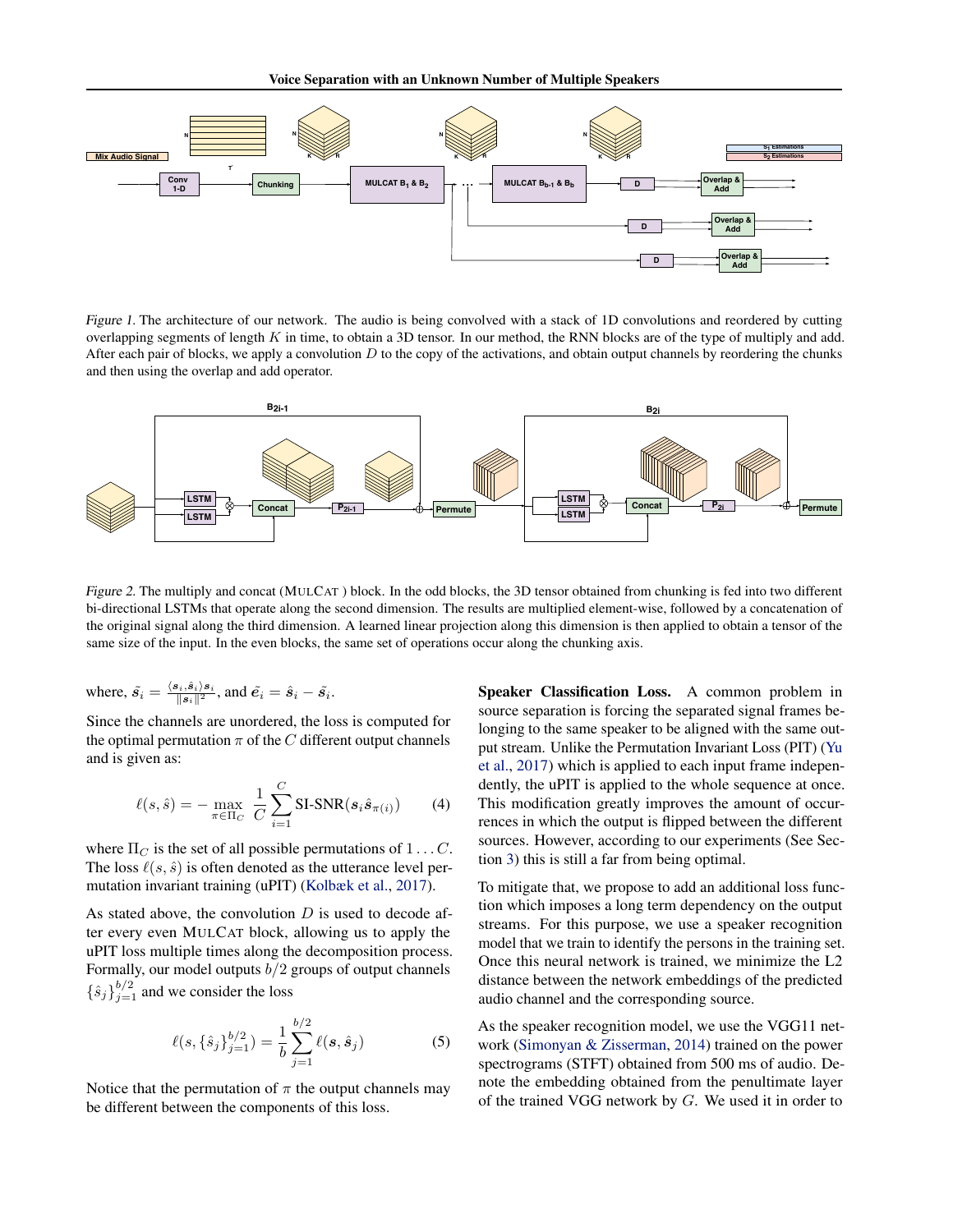<span id="page-3-0"></span>

Figure 3. The training losses used in our method, shown for the case of  $C = 2$  speakers. The mixed signal x combines the two input voices  $s_1$  and  $s_2$ . Our model then separates to create two output channels  $\hat{s}_1$  and  $\hat{s}_2$ . The permutation invariant SI-SNR loss computes the SI-SNR between the ground truth channels and the output channels, obtained at the channel permutation  $\pi$ that minimizes the loss. The identity loss is then applied to the matching channels, after they have been ordered by  $\pi$ .

compare segments of length 500 ms of the ground truth audio  $s_i$  with the output audio  $\hat{s}_{\pi(i)}$ , where  $\pi$  is the optimal permutation obtained from the uPIT loss, see Fig. 3.

Let  $s_i^j$  be the j-th segments of length 500 ms obtained by cropping audio sequence  $s_i$ , and similarly  $\hat{s}_i^j$  for  $s_i$ . The identity loss is give by

$$
\ell_{ID}(s,\hat{s}) = \frac{1}{C|J(s)|} \sum_{i=1}^{C} \sum_{j=1}^{J(s)} MSE(G(F(s_i^j)), G(F(\hat{s}_i^j)))
$$
\n(6)

where  $J(s)$  is the number of segments extracted from s and  $F$  is a differential STFT implementation, i.e., a network implementation of STFT that allows us to back-propagate the gradient though it.

#### 2.3. Model Selection

We train a different model for each number  $C$  of audio components in the mix. This allows us to directly compare with the baseline methods. However, in order to apply the method in practice, it is important to be able to select the number of speakers. While it is possible to train a classifier to determine  $C$  given a mixed audio, we opt for a nonlearned solution in order to avoid biases that arise from the distribution of data and to promote solutions in which the separation models are not detached from the selection process.

The procedure we employ is based on activity detection algorithm, in which we compute the average power of each output channel and verify that it is above a predefined thresh-

old<sup>1</sup>. Starting from the model that was trained on the dataset with the largest number of speakers  $C$ , we apply the speech detector to each output channel. If we detect silence (noactivity) in one of the channels, we move to the model with  $C-1$  output channels and repeat the process until all output channels contain speech.

As can be seen in our experiments, this selection procedure is relatively accurate and leads to results with an unknown number of speakers that are only moderately worse than the results when this parameter is known.

#### 3. Experiments

For research purposes only, we use the WSJ0-2mix and WSJ0-3mix datasets [\(Hershey et al.,](#page-9-0) [2016\)](#page-9-0) and we further expand the WSJ-mix dataset to four and five speakers and introduce WSJ0-4mix and WSJ0-5mix datasets. All of the aforementioned datasets are based on the WSJ0 corpus [\(Garofolo et al.,](#page-9-0) [1993\)](#page-9-0). We use the same procedure as in [\(Hershey et al.,](#page-9-0) [2016\)](#page-9-0), i.e. we use 30 hours of speech from the training set si\_tr\_s to create the training and validation sets. The four and five speakers were randomly chosen and combined with random SNR values between 0 − 5 dB. The test set is created from si\_et\_s and si\_dt\_s with 16 speakers, that differ from the speakers of the training set. For research purposes only, WSJ0-4mix and WSJ0-5mix datasets creation scripts are available as supplementary. A separate model is trained for each dataset, with the corresponding number of output channels. Sample results and db creation scripts can be found under the following link: [https://enk100.github.io/speaker](https://enk100.github.io/speaker_separation)\_separation

Implementation details We choose hyper parameters based on the validation set. The input kernel size  $L$  was  $8$ (except for the experiment where we vary it) and the number of the filter in the preliminary convolutional layer was 128. We use an audio segment of four seconds long sampled at 8kHz. The architecture uses  $b = 6$  blocks of MULCAT, where each LSTM layer contains 128 neurons. We multiply the IDloss with 0.001 when combined the uPIT loss. The learning rate was set to  $5e - 4$ , which was multiplied by 0.98 every two epoches. The ADAM optimizer [\(Kingma &](#page-9-0) [Ba,](#page-9-0) [2014\)](#page-9-0) was used with batch size of 2. For the speaker model, we extract the STFT using a window size of 20ms with stride of 10ms and Hamming window.

In order to evaluate the proposed model, we report the scaleinvariant signal-to-noise ratio improvement (SI-SNRi) score on the test set, computed as follows,

SI-SNRi
$$
(s, \hat{s}, x)
$$
 =  $\frac{1}{C} \sum_{i=1}^{C} \text{SI-SNR}(s_i, \hat{s}_i)$ –SI-SNR $(s_i, x)$  (7)

 $1$  we calibrated the threshold on the validation set.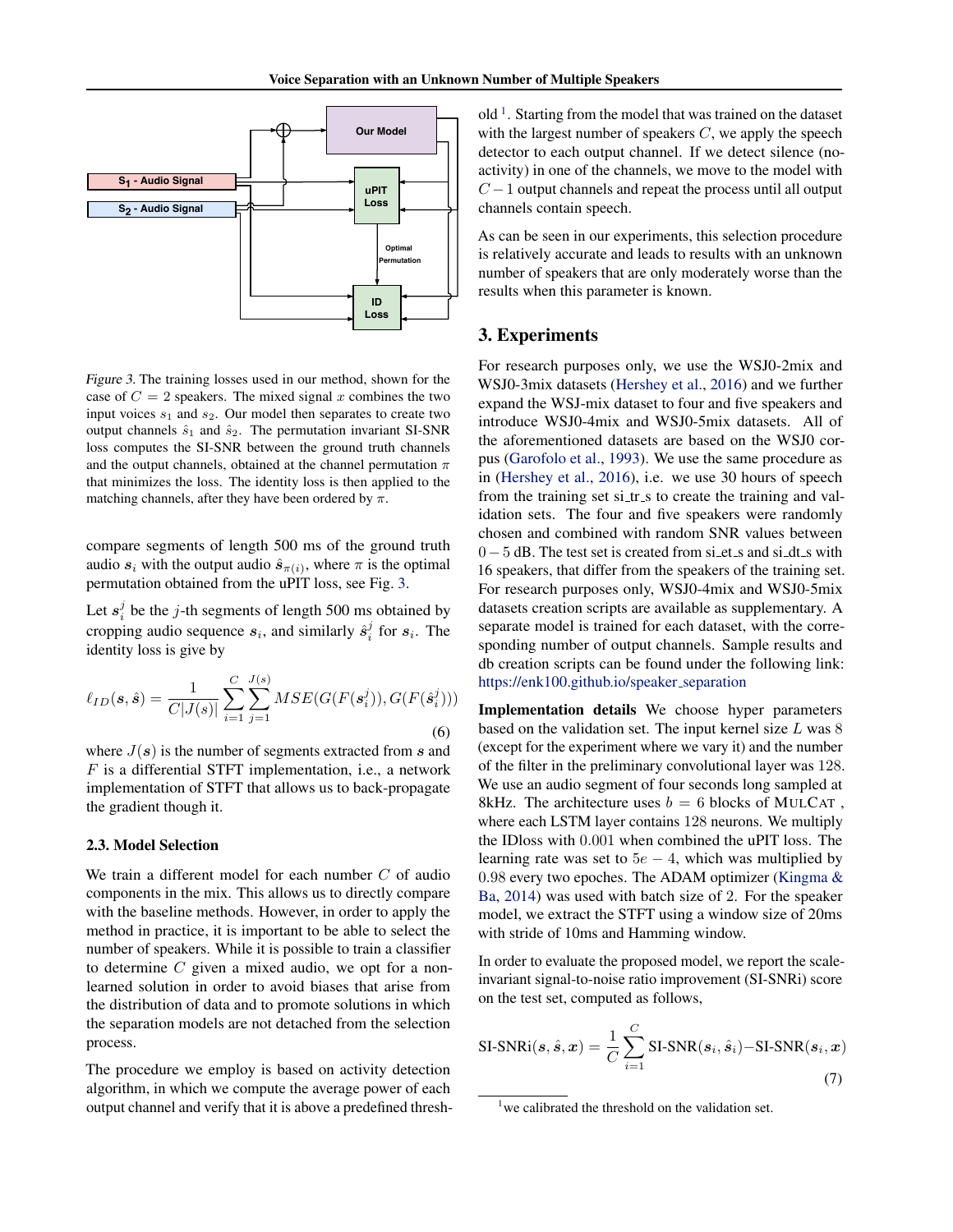Table 1. Performance of various models as a function of the number of speakers. Starred results (\*) mark our training, using published code by the method's authors. The other baselines are obtained from the respective papers.

| Model             | $\#$ params | $2$ sp $\bf{k}$ | 3spk    | 4spk    | 5spk   |
|-------------------|-------------|-----------------|---------|---------|--------|
| <b>ADANet</b>     | 9.1M        | 10.5            | 9.1     |         |        |
| $DPCL++$          | 13.6M       | 10.8            | 7.1     |         |        |
| <b>CBLDNN-GAT</b> | 39.5M       | 11              |         |         |        |
| <b>TasNet</b>     | 32.0M       | 11.2            |         |         | -      |
| IBM               |             | 13.0            | 12.8    | 10.6    | 10.3   |
| IRM               |             | 12.7            | 12.5    | 9.8     | 9.6    |
| <b>ConvTasNet</b> | 5.1M        | 15.3            | 12.7    | $8.5*$  | $6.8*$ |
| FurcaNeXt         | 51.4M       | 18.4            |         |         |        |
| <b>DPRNN</b>      | 3.6M        | 18.8            | $14.7*$ | $10.4*$ | $8.7*$ |
| Ours              | 7.5M        | 20.1            | 16.9    | 12.9    | 10.6   |

We compare with the following baseline methods: ADANet [\(Luo et al.,](#page-10-0) [2018\)](#page-10-0), DPCL++ [\(Isik et al.,](#page-9-0) [2016\)](#page-9-0), CBLDNN-GAT [\(Li et al.,](#page-9-0) [2018\)](#page-9-0), TasNet [\(Luo & Mes](#page-9-0)[garani,](#page-9-0) [2018\)](#page-9-0), the Ideal Ratio Mask (IRM), the Ideal Binary Mask (IBM), ConvTasNet [\(Luo & Mesgarani,](#page-10-0) [2019\)](#page-10-0), FurcaNeXt [\(Zhang et al.,](#page-11-0) [2020\)](#page-11-0), and DPRNN [\(Luo et al.,](#page-10-0) [2019c\)](#page-10-0). Similarly to [Luo & Mesgarani](#page-10-0) [\(2019\)](#page-10-0), for the IRM and IBM we use a window size of 32ms, hop length of 8ms, and 2048 FFT bins. Prior work often reports the signal-todistortion ratio (SDR). However, recent studies have argued that the above mentioned metric has been improperly used due to its filter dependence and may result in misleading findings [\(Le Roux et al.,](#page-9-0) [2019\)](#page-9-0).

The results are reported in Table 1. Each column depicts a different dataset, where the number of speakers C in the mixed signal  $x$  is different. The model used for evaluating each dataset is the model that was trained to separate the same number of speakers. As can be seen, the proposed model is superior to previous methods by a sizable margin, in all four datasets.

In order to understand the contribution of each of the various components in the proposed method, we conducted an ablation study. (i) We replace the MULCAT block with a conventional LSTM ("-gating"); (ii) we train with a permutation invariant loss that is applied only at the final output ("-multiloss") of the model; and (iii) we train with and without the identity loss ("-IDloss").

First, we analyzed the importance of each loss term to the final model performance. Table 2 summarizes the results. As can be seen, each of aforementioned components contributes to the performance gain of the proposed method, with the multi-layer loss being more dominant than the others. Adding the identity loss to the DPRNN model also yields a performance improvement. We would like to stress that not only being different in the multiply and concat block, the identity loss and the multiscale loss, our method

Table 2. Ablation analysis where we take out the two LSTM structures and replace them with a single one (-gating), remove the multiloss (-multiloss), or remove the speaker identification loss (-IDloss). We also present the results of adding the identification loss to the baseline DPRNN method. The DPRNN results are based on our training, using the authors' published code.

| Model                                               | 2spk 3spk 4spk 5spk     |  |
|-----------------------------------------------------|-------------------------|--|
| <b>DPRNN</b>                                        | 18.08 14.72 10.37 8.65  |  |
| DPRNN + IDloss                                      | 18.42 14.91 11.29 9.01  |  |
| Ours-gating-multiloss-IDloss 19.02 14.88 10.76 8.42 |                         |  |
| Ours-gating-IDloss                                  | 19.30 15.60 11.06 8.84  |  |
| Ours-gating                                         | 19.42 15.73 11.22 8.95  |  |
| Ours-multiloss-IDloss                               | 18.84 13.73 10.40 8.65  |  |
| Ours-multiloss                                      | 18.93 13.86 10.54 8.75  |  |
| Ours-IDloss                                         | 19.76 16.63 12.60 10.20 |  |
| Ours                                                | 20.12 16.85 12.88 10.56 |  |

Table 3. Performance of three types of models as a function of the kernel size. Our model does not suffer from changing the kernel size. (Only the last row is based on our runs).

| Model        | $I = 2$ | $L=4$ | $I = 8$ | $L=16$ |  |  |  |  |  |
|--------------|---------|-------|---------|--------|--|--|--|--|--|
| ConvTasNet   |         |       |         | 15.3   |  |  |  |  |  |
| <b>DPRNN</b> | 18.8    | 17.9  | 17.0    | 15.9   |  |  |  |  |  |
| Ours         | 18.94   | 19.91 | 19.76   | 18.16  |  |  |  |  |  |

does not employ a mask when performing separation and instead directly generates the separated signals.

Recent studies pointed out the importance of choosing small kernel size for the encoder [\(Luo et al.,](#page-10-0) [2019c\)](#page-10-0). In ConvTas-Net the authors suggest that kernel size  $L$  of 16 (Luo  $\&$ [Mesgarani,](#page-10-0) [2019\)](#page-10-0) performs better than larger ones, while the authors of DPRNN [\(Luo et al.,](#page-10-0) [2019c\)](#page-10-0) advocate for an even smaller size of  $L = 2$ . Table 3 shows that unlike DPRNN, the performance of our model is not harmed by larger kernel sizes. Figure [4](#page-5-0) depicts the convergence rates of our model for various  $L$  values for the first 60 hours of training. Being able to train with kernels with  $L > 2$ leads to faster convergence to results at the range of recently published methods.

Lastly, we explored the effect of the identity loss. Recall that the identity loss is meant to reduce the frequency in which an output channel switches between the different speaker identities. In order to measure the frequency of this event, we have separated the audio into sub-clips of length 0.25sec and tested the best match, using SI-SNR, between each segment and the target speakers. If the matching switched from one voice to another, we marked the entire sample as a switching sample.

The results suggest that both DPRNN and the proposed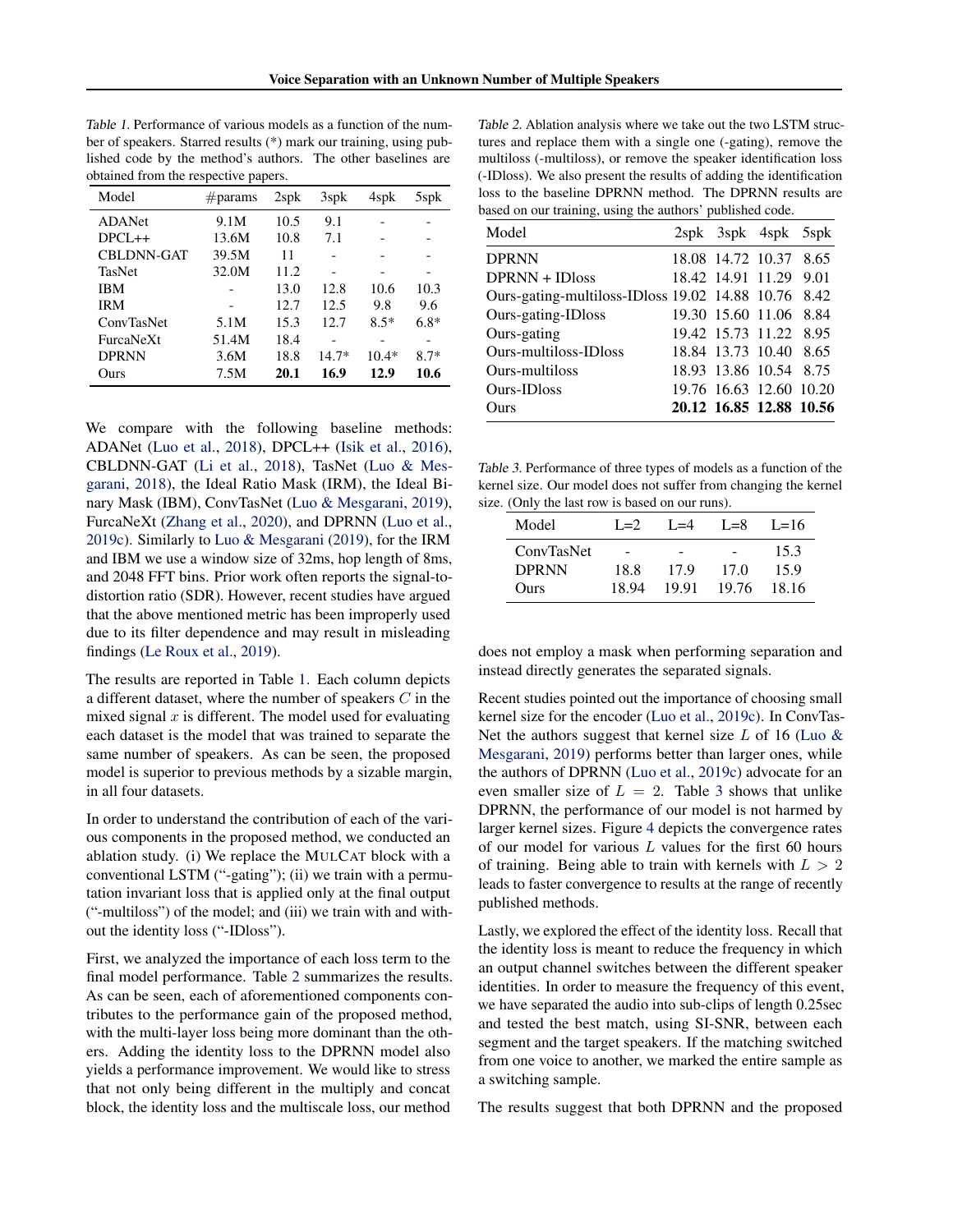<span id="page-5-0"></span>

Figure 4. Training curves of our model for various kernel sizes  $L = 2, 4, 8, 16$ . Our model train faster with larger kernel size.

| Table 4. Comparison of the proposed approach against several |  |  |  |
|--------------------------------------------------------------|--|--|--|
| baselines using WHAM! and WHAMR! datasets.                   |  |  |  |

| Model                 | WHAM! | WHAMR! |
|-----------------------|-------|--------|
| $Chimera++$           | 9.9   |        |
| Learnable filter bank | 12.9  |        |
| Conv-TasNet           | 12.7  | 83     |
| <b>DPRNN</b>          | 13.9  | 10.3   |
| <b>Durs</b>           | 15.2  | 12.2   |

model benefit from the incorporation of the identity loss. However, this loss does not eliminate the problem completely. The results are depicted in Figure 5.

#### 3.1. Noisy and Reverberated Conditions

Next, we compared the performance of the proposed approach under noisy and reverberated conditions using WHAM! [\(Wichern et al.,](#page-11-0) [2019\)](#page-11-0) and WHAMR! [\(Maciejew](#page-10-0)[ski et al.,](#page-10-0) [2020\)](#page-10-0) benchmarks. We compared the proposed method to Conv-TasNet, Chimera++ [\(Wang et al.,](#page-10-0) [2018b\)](#page-10-0), Learnable filter bank [\(Pariente et al.,](#page-10-0) [2020\)](#page-10-0), and DPRNN. SI-SNRi results are presented in Table 4. It can be seen that the proposed approach is superior to the baseline methods also under noisy and reverberated conditions.

#### 3.2. Test-time augmentation

We found out that starting the separation at different points in time yields slightly different results. For this purpose, we cut the mixed audio at a certain time point and then concatenate the first part at the end of the second. Performing this multiple times, at random starting points and then averaging



Figure 5. The fraction of samples in which the model produces output channels with an identity switch, using the dataset of two speakers.

the results tends to improve results.

The averaging process is as follows: first, the original starting point is restored by inverting the shifting process. Then, the channels are then matched (using MSE) to a reference set of channels, finding the optimal permutation. In our experiments, we use the separation results of the original mixed signal as the reference signal. The results from all starting points are then averaged.

Table [5](#page-6-0) depicts the results for both our method and DPRNN. Evidently, as the number of random shifts increases, the performance improves. To clarify: in order to allow a direct comparison with the literature, the results reported elsewhere in this paper are obtained without this augmentation.

#### 3.3. Dealing with an Unknown Number of Speakers

When there are  $C$  speakers in a given mixed audio  $x$ , one may employ a model that was trained on  $C' > C$  speakers. In this case, the superfluous channels seem to produce relatively silent signals for both our method and DPRNN. One can then match the  $C'$  output channels to the  $C$  channels in the optimal way, discarding  $C' - C$  channels, and compute the SI-SNRi score. Tab. [6](#page-6-0) depicts the results for DPRNN and our method. As can be seen, the level of results obtained is the same level obtained by the  $C'$  model when applied to  $C'$  speakers, or slightly better (the mixture audio is less confusing if there are less speakers).

We next apply our model selection method (Section [2.3\)](#page-3-0), which automatically selects the most appropriate model, based on an activity detector algorithm. We consider a silence channel if the output of the activity detection algo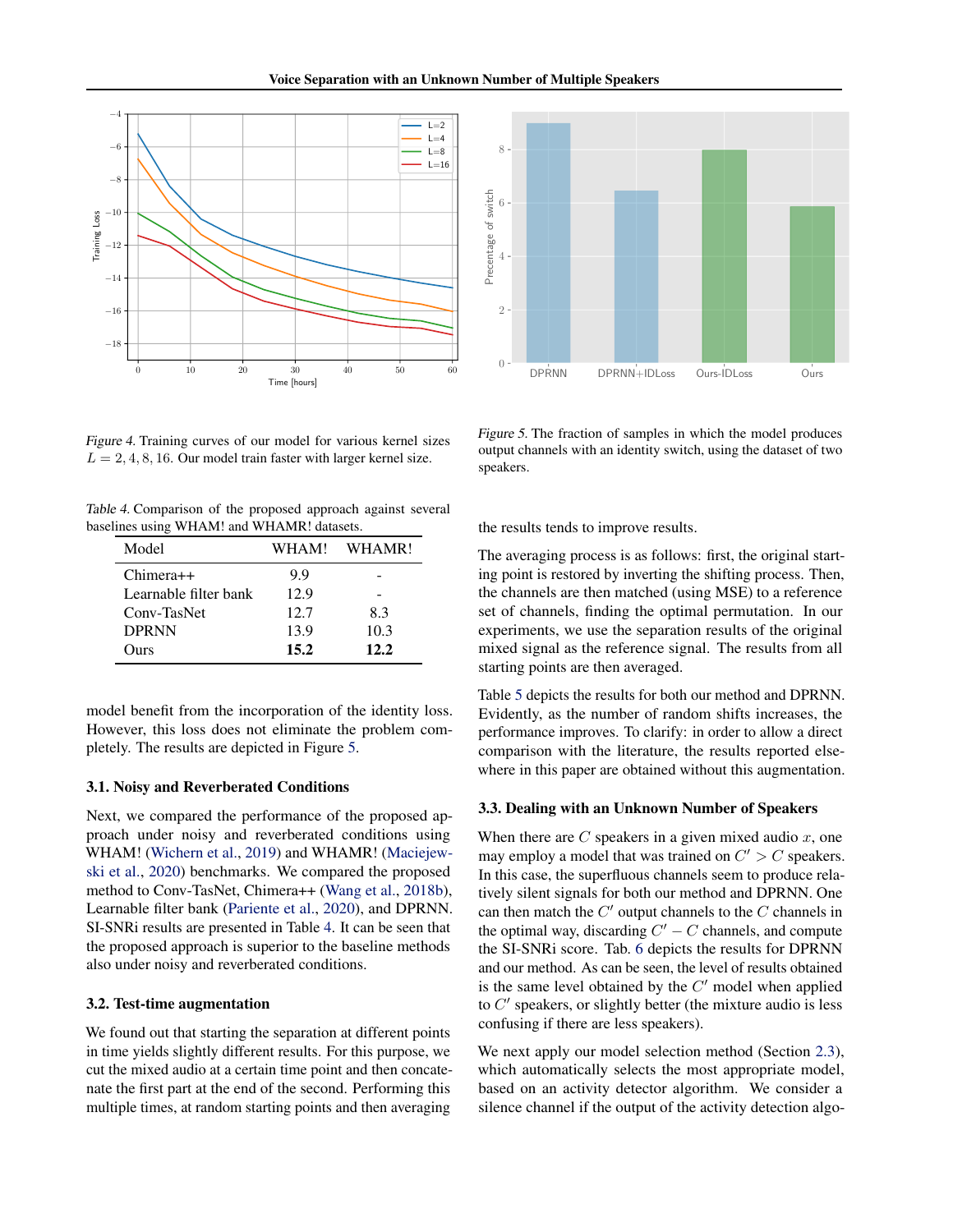<span id="page-6-0"></span>Table 5. The results of performing test-time augmentation. The x-axis is the number of shifted versions that were averaged, at inference time, to obtain the final output. The y-axis is the SI-SNRi obtained by this process. DPRNN results are obtained by running the published training code.

|                  |          | Number of augmentations |                                           |                 |     |      |      |  |  |  |
|------------------|----------|-------------------------|-------------------------------------------|-----------------|-----|------|------|--|--|--|
| Model            | $\theta$ | 3                       | 5                                         | $7\phantom{.0}$ | 10  | 15   | 20   |  |  |  |
| DPRNN(2spk)      |          |                         | 18.08 18.11 18.15 18.18 18.19 18.19 18.21 |                 |     |      |      |  |  |  |
| Ours(2spk)       |          |                         | 20.12 20.16 20.24 20.26 20.29 20.3 20.31  |                 |     |      |      |  |  |  |
| DPRNN(3spk)      |          |                         | 14.72 15.06 15.14 15.18 15.21 15.24 15.25 |                 |     |      |      |  |  |  |
| Ours(3spk)       |          |                         | 16.71 16.86 16.93 16.96 16.99 17.01 17.01 |                 |     |      |      |  |  |  |
| DPRNN(4spk)      |          |                         | 10.37 10.49 10.53 10.54 10.56 10.57 10.58 |                 |     |      |      |  |  |  |
| Ours(4spk)       |          |                         | 12.88 12.91 13 13.04 13.05 13.11 13.11    |                 |     |      |      |  |  |  |
| DPRNN(5spk)      | 8.35     |                         | 8.85 8.87 8.89                            |                 | 8.9 | 8.91 | 8.91 |  |  |  |
| $Ours(5$ spk $)$ |          |                         | 10.56 10.72 10.8 10.84 10.88 10.92 10.93  |                 |     |      |      |  |  |  |

rithm is above a predefined threshold. For a fair comparison we calibrated the threshold for silence detection to each method separately. We evaluate the proposed method, using a confusion matrix, whether this unlearned method is effective in accurately estimating the number of speakers. Additionally, we measure the obtained SI-SNRi when using the selected model and compare it to the oracle (known number of speaker in the recording).

As can be seen in Table [7,](#page-7-0) simply by looking for silent output channels, we are able to identify the number of speakers in a large portion of the cases, while maintaining the SI-SNRi values close to the oracle performance.

#### 3.4. Music Source Separation

Lastly, in order to demonstrate the applicability of the proposed model for other separation tasks, we evaluated our model on the task of music source separation  $2$ . In music source separation we are provided with an input mixture, and our goal is to learn a function which outputs C estimated channels, each for a different instrument. Both mixture and the separated channels can be either mono or stereo recordings. In the following experiments we consider the stereo setup since it is more common in modern music recordings.

We evaluate the proposed method on the MusDB dataset [\(Rafii et al.,](#page-10-0) [2017\)](#page-10-0). It is comprised of 150 songs sampled at 44100Hz. For each song, we are provided with the separated channels as supervision, where the mixture, is the sum of those four parts. We use the first 84 songs for

Table 6. The results of evaluating models with at least the number of required output channels on the datasets where the mixes contain 2,3,4, and 5 speakers. (a) DPRNN (our training using the authors' published code), (b) our method.

|                               | Num. speakers in mixed sample. |       |       |       |  |  |  |  |
|-------------------------------|--------------------------------|-------|-------|-------|--|--|--|--|
| <b>DPRNN</b> model            | $\mathfrak{D}$                 | 3     | 4     | 5     |  |  |  |  |
| 2-speaker model               | 18.08                          |       |       |       |  |  |  |  |
| 3-speaker model               | 13.47                          | 14.7  |       |       |  |  |  |  |
| 4-speaker model               | 10.77                          | 11.96 | 10.88 |       |  |  |  |  |
| 5-speaker model               | 7.62                           | 9.76  | 9.48  | 8.65  |  |  |  |  |
| (a)                           |                                |       |       |       |  |  |  |  |
| Num. speakers in mixed sample |                                |       |       |       |  |  |  |  |
|                               |                                |       |       |       |  |  |  |  |
| Our model                     | $\mathfrak{D}$                 | 3     | 4     | 5     |  |  |  |  |
| 2-speaker model               | 20.12                          |       |       |       |  |  |  |  |
| 3-speaker model               | 15.63                          | 16.85 |       |       |  |  |  |  |
| 4-speaker model               | 13.25                          | 13.46 | 12.88 |       |  |  |  |  |
| 5-speaker model               | 11.02                          | 11.81 | 11.21 | 10.56 |  |  |  |  |

the training set, the next 16 songs for validation set (we follow the same split as defined in the musdb python package) while the remaining 50 songs are used for test set.

We follow the SiSec Mus evaluation campaign for music separation (Stöter et al., [2018\)](#page-10-0), where we separate the mixtures into the following four categories: (1) drums, (2) bass, (3) other, and (4) vocals. Unlike the blind-source-separation task, since we know the identity of the target channels (i.e., drums, bass, vocals, other), we do not need to use the permutation invariant training and can directly optimize the L1 distance between the target and output channels.

We compared the proposed model to several highly com-petitive baselines; namely Demucs (Défossez et al., [2019\)](#page-9-0), Wave-U-Net [\(Stoller et al.,](#page-10-0) [2018\)](#page-10-0), and Open-Unmix [\(St](#page-10-0) ["oter et al.,](#page-10-0) [2019\)](#page-10-0). We additionally provide an oracle results of the Ideal Ratio Mask (IRM). We report the median over all tracks of the median Signal-to-Distortion-Ration (SDR) over each track, as done in the SiSec Mus evaluation cam-paign (Stöter et al., [2018\)](#page-10-0). For easier comparison, the *All* column is obtained by concatenating the metrics from all sources and then taking the median.

Implementation details. We tuned all hyper parameters using the validation set. The input kernel size  $L$  was set to  $14$ and the number of the filter in the preliminary convolutional layer was set to 128. Similarly to the voice separation task with use 6 blocks of MULCAT for the separation module, where each LSTM layer contains 128 neurons. We optimize the model using Adam optimizer [\(Kingma & Ba,](#page-9-0) [2014\)](#page-9-0) using a learning rate of  $2.5e - 4$  and a batch size of 4.

<sup>&</sup>lt;sup>2</sup>we omitted  $\ell_{ID}$  due to its un-relevance to the music source separation task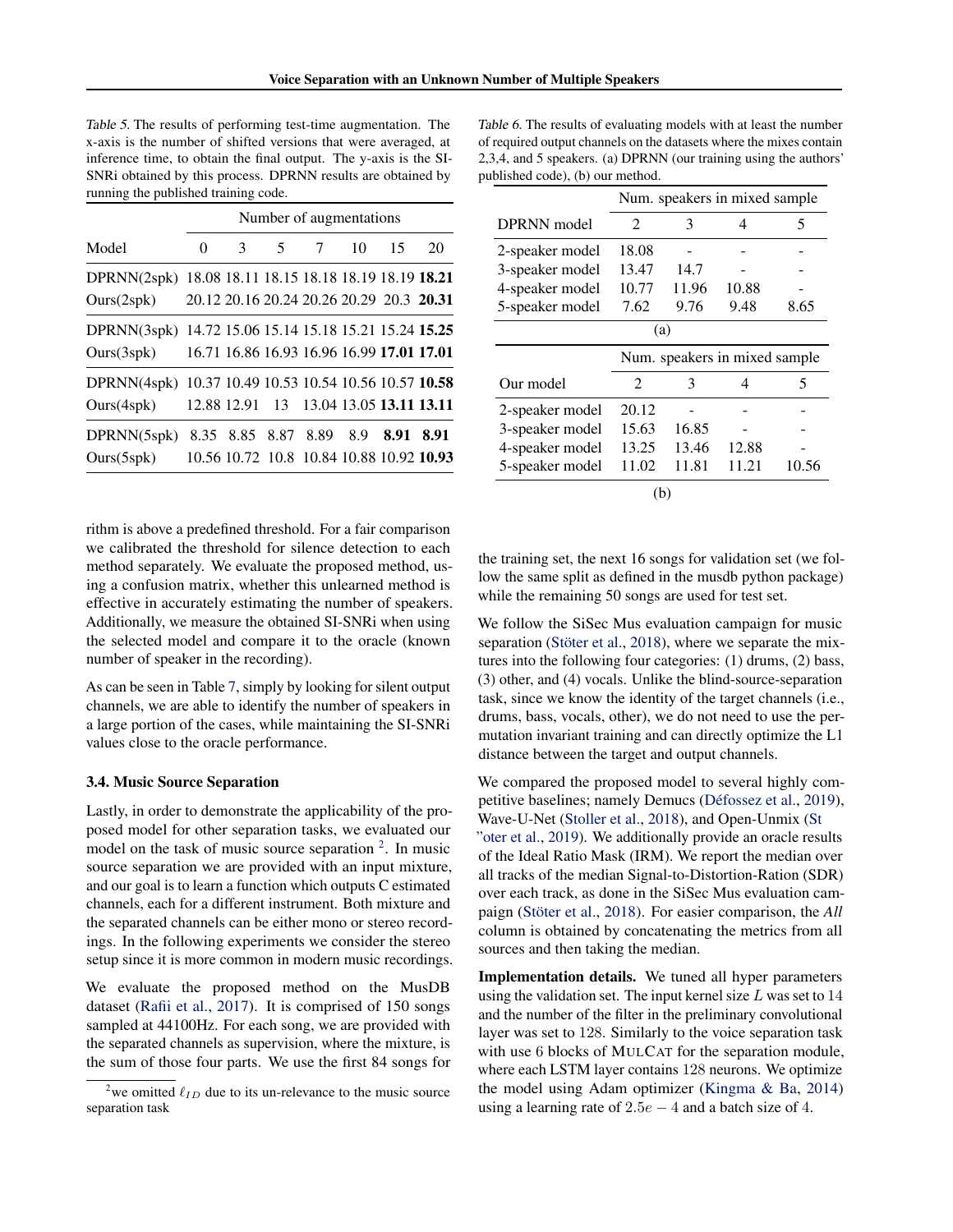|                  | Num. speakers in mixed sample |         |          |         |                  |          |          |          |          | Num. speakers in mixed sample |  |  |  |  |
|------------------|-------------------------------|---------|----------|---------|------------------|----------|----------|----------|----------|-------------------------------|--|--|--|--|
| DPRNN model      | 2                             | 3       | 4        | 5       | Our model        | 2        | 3        | 4        | 5        |                               |  |  |  |  |
| 2spk             | $81.3\%$                      | $7.9\%$ | $3.2\%$  | $0.7\%$ | $2$ sp $k$       | 84.6%    | $3.6\%$  | $1.2\%$  | $0.3\%$  |                               |  |  |  |  |
| 3spk             | $15.9\%$                      | 64.4%   | 9.9%     | $2.4\%$ | 3spk             | $13.7\%$ | $69.0\%$ | 7.4%     | $1.6\%$  |                               |  |  |  |  |
| 4spk             | $0.7\%$                       | 14.5%   | $46.2\%$ | 11.3%   | 4spk             | $0.5\%$  | 18.2%    | $47.5\%$ | 5.8%     |                               |  |  |  |  |
| 5spk             | $2.1\%$                       | 13.2%   | 40.7%    | 85.6%   | 5spk             | $1.2\%$  | $9.2\%$  | 43.9%    | $92.3\%$ |                               |  |  |  |  |
| Ours auto-select | 15.88                         | 12.28   | 9.79     | 8.53    | Ours auto-select | 18.63    | 14.62    | 11.48    | 10.37    |                               |  |  |  |  |
| Ours known $C$   | 18.21                         | 14.71   | 10.37    | 8.65    | Ours known $C$   | 20.12    | 16.85    | 12.88    | 10.56    |                               |  |  |  |  |
| (a)              |                               |         |          |         |                  |          | (b)      |          |          |                               |  |  |  |  |

<span id="page-7-0"></span>Table 7. Results of automatically selecting the number of speakers  $C$  for a mixed sample  $x$ . Shown are both the confusion matrix and the SI-SNRi results obtained using automatic model selection, in comparison to the results obtained when the number of speakers in the mixture is given. (a) DPRNN, (b) Our model.

Table 8. Results for the music source separation task. We report SDR results (the higher the better) for the proposed model and several baseline models. All results are reported on the MusDB benchmarks.

| Model        | Wav | All  | Drums | <b>Bass</b> | Other | <i>Vocals</i> |
|--------------|-----|------|-------|-------------|-------|---------------|
| Open-Unmix   | X   | 5.33 | 5.73  | 5.23        | 4.02  | 6.32          |
| Wave-U-Net   | V   | 3.23 | 4.22  | 3.21        | 2.25  | 3.25          |
| Demucs       | V   | 5.58 | 6.08  | 5.83        | 4.12  | 6.29          |
| Ours         | V   | 5.82 | 6.15  | 5.88        | 4.32  | 6.92          |
| IRM (Oracle) | X   | 8.22 | 8.45  | 4.12        | 7.85  | 9.43          |

Results. Results are summarized in Table 8. Notice, the proposed model reach the best overall SDR and provide a new state-of-the-art performance<sup>3</sup>. Interestingly, while the proposed method improve performance over all categories, the biggest improvement is on the *Vocals* category. This implies that the proposed model is more suitable for extracting human-speech data.

# 4. Related Work

Single channel speech separation is one of the fundamental problems in speech and audio processing. It was extensively explored over the years [\(Logeshwari & Mala,](#page-9-0) [2012;](#page-9-0) [Mar](#page-10-0)[tin & Cohen,](#page-10-0) [2018;](#page-10-0) [Ernst et al.,](#page-9-0) [2018\)](#page-9-0), where traditionally signal processing techniques were applied to the task [\(Choi](#page-9-0) [et al.,](#page-9-0) [2005\)](#page-9-0). Additionally, most previous research was conducted at the spectrum level of the input signal [\(Wang &](#page-10-0) [Chen,](#page-10-0) [2018;](#page-10-0) [Ernst et al.,](#page-9-0) [2018\)](#page-9-0).

Recently, deep learning models were suggested for the speech separation task, and have managed to vastly improve the performance over previous methods. [Hershey](#page-9-0) [et al.](#page-9-0) [\(2016\)](#page-9-0) suggests a clustering methods in which trained speech embeddings are being used for separation. [Yu et al.](#page-11-0) [\(2017\)](#page-11-0) proposed the Permutation Invariant Training (PIT) over the frame level for source separation, while [Kolbæk](#page-9-0) [et al.](#page-9-0) [\(2017\)](#page-9-0) continue this line of work by suggesting the utterance level Permutation Invariant Training (uPIT). [Liu](#page-9-0) [& Wang](#page-9-0) [\(2019\)](#page-9-0) suggest to use both PIT and clustering over the frame levels for speaker tracking. An excellent survey of deep learning based source separation methods was provided by [Wang & Chen](#page-10-0) [\(2018\)](#page-10-0). A phase-sensitive objective function with an LSTM neural network was presented in [Erdogan et al.](#page-9-0) [\(2015\)](#page-9-0), showing an improvement of SDR over the CHiME-2 [\(Vincent et al.,](#page-10-0) [2013\)](#page-10-0) dataset.

[Wang et al.](#page-10-0) [\(2019\)](#page-10-0) introduced a method to reconstruct the phase in the Fourier transform domain, by determined uniquely the absolute phase between two speakers based on their mixture signal. [Wang et al.](#page-10-0) [\(2018c\)](#page-10-0) propose a novel method to separate speech signals in the time-frequency domain. The method use the magnitude and phase simultaneously in order to separate one speaker from the other.

An influential method was introduced by [Luo & Mesgarani](#page-9-0) [\(2018\)](#page-9-0), where a deep learning method for speech separation over the time domain was presented. It employs thee components: an encoder, a separator and a decoder. Specifically they used a convolutional layer as the encoder, bidirectional LSTMs as the separator network, and a fully connected layer as the decoder that constructs the separated speech signals. Then, [Luo & Mesgarani](#page-10-0) [\(2019\)](#page-10-0) suggested to replace

<sup>&</sup>lt;sup>3</sup>We are considering the case of no additional training data. We trained all models using the Demucs package (Défossez et al., [2019\)](#page-9-0).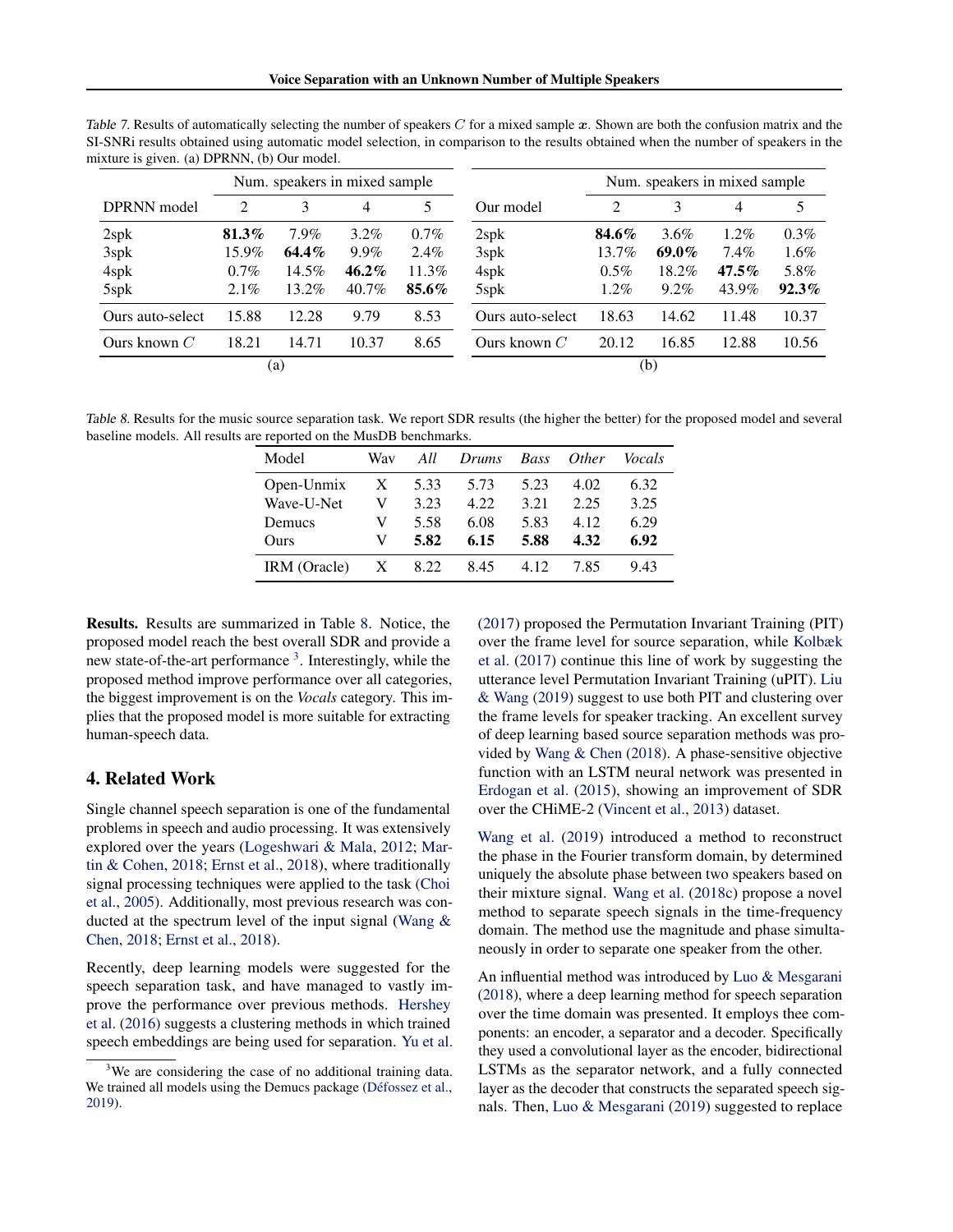the separator network from LSTM to a fully convolutional model using block of time depth separable dilated convolution (Conv-Tasnet). [Zeghidour & Grangier](#page-11-0) [\(2020\)](#page-11-0) propose to infer a set of speaker representations via clustering to better separate the speakers.

Recently, Conv-Tasnet was scaled by [Zhang et al.](#page-11-0) [\(2020\)](#page-11-0), who proposed to train several separator networks in parallel to perform an ensemble. Dual Path RNN blocks were introduced by [Luo et al.](#page-10-0) [\(2019c\)](#page-10-0). Such blocks, which we also use, first reorder the encoded representation and then process it across different dimensions.

Related to our goal of improving the performance on multiple speakers, [Takahashi et al.](#page-10-0) [\(2019\)](#page-10-0) introduce a recursive method for speaker separation, based on the Conv-Tasnet model. The authors suggested to separate out a single speaker at a time in a recursive manner. It is shown that a model that was trained to separate two and three speakers can separate four speakers.

Another line of work to note is studies which leverages speaker information during separation. In [\(Zmolikova et al.,](#page-11-0) [2017;](#page-11-0) [Delcroix et al.,](#page-9-0) [2018\)](#page-9-0) a neural network employed estimated i-vectors [\(Dehak et al.,](#page-9-0) [2009\)](#page-9-0) in order to estimate masks, which extract the target speaker by generating beamformer filters, while [Wang et al.](#page-10-0) [\(2018a\)](#page-10-0) proposed to use d-vectors [\(Variani et al.,](#page-10-0) [2014\)](#page-10-0) as speaker embeddings and directly output the target separated sources.

A clustering method for speech separation was introduced by [Isik et al.](#page-9-0) [\(2016\)](#page-9-0); [Keshet & Bengio](#page-9-0) [\(2009\)](#page-9-0). [Isik et al.](#page-9-0) [\(2016\)](#page-9-0) introduced the deep unsupervised separation model. This method estimate the mask by extracting embedding to each segment of the spectrogram and clustering these. A deep attractor network that extract centroids in the high dimensional embedding spaces, in order to obtain the timefrequency bins for each speaker was presented in [\(Chen](#page-9-0) [et al.,](#page-9-0) [2017\)](#page-9-0).

In [\(Wang et al.,](#page-10-0) [2018b\)](#page-10-0) multiple clustering network approaches were evaluated and a novel chimera network, which combines mask-inference networks with deep clustering networks, obtains an improvement of 0.7 dB on the WSJ0-2mix dataset over the alternative methods.

Further works on speech separation include input with multiple channels (i.e. multiple microphones). In [\(Markovich](#page-10-0) [et al.,](#page-10-0) [2009\)](#page-10-0), the authors present an extension to the minimum variance distortionless response (MVDR) beamformer [\(Capon,](#page-9-0) [1969;](#page-9-0) [Frost,](#page-9-0) [1972\)](#page-9-0). The method includes the linearly constrained minimum variance (LCMV) beamformer [\(Laufer-Goldshtein et al.,](#page-9-0) [2020\)](#page-9-0) which is designed to obtain the desired signals and to mitigate the interferences. The MVDR neural beamformer introduce in [\(Xiao et al.,](#page-11-0) [2016\)](#page-11-0), predict a mask in time-frequency space, which is then used to estimate the MVDR beam, showing an improvement

over both the traditional MVDR method and delay-and-sum beamforming.

The FaSNet (filter-and-sum network) method [\(Luo et al.,](#page-10-0) [2019a\)](#page-10-0) includes two-stage processing units. The first learns frame-level time-domain adaptive beamforming filters for a selected reference channel, and second stage calculates the filters for the remaining channels. FaSNet improves the MVDR baseline results with 14.3% relative word error rate reduction (RWERR). FaSNet was extended to form the transform-average-concatenate (TAC) model [\(Luo et al.,](#page-10-0) [2019b\)](#page-10-0). This method employs a transformation module that extract feature to each channel, a copy of these features undergoes global pooling. A concatenation module is then applied to the output of the first and the second modules. This method shows improvement in the separation for noisy environment, and experiments are conducted with both a varying numbers of microphones and a fix geometry array configuration.

### 5. Conclusions

From a broad perceptual perspective, the cocktail party problem is a difficult instance segmentation problem with many occluding instances. The instances cannot be separated due to continuity alone, since speech signals contain silent parts, calling for the use of an identification-based constancy loss. In this work, we add this component and also use it in order to detect the number of instances in the mixed signal, which is a capability that is missing in the current literature.

Unlike previous work, in which the performance degrades rapidly as the number of speakers increases, even for a known number of speakers, our work provides a practical solution. This is achieved by introducing a new recurrent block, which combines two bi-directional RNNs and a skip connection, the use of multiple losses, and a voice constancy term mentioned above. The obtained results are better than all existing method, in a rapidly evolving research domain, by a sizable gap.

### Acknowledgement

The contribution of Eliya Nachmani is part of a Ph.D. thesis research conducted at Tel Aviv University. We would like to thank anonymous reviewer 4 for suggesting an improvement of the model selection method. The method presented in Sec. 3.3 of this version is the improved one. We also would like to thanks Alexandre Défossez for the help with the music source separation experiments.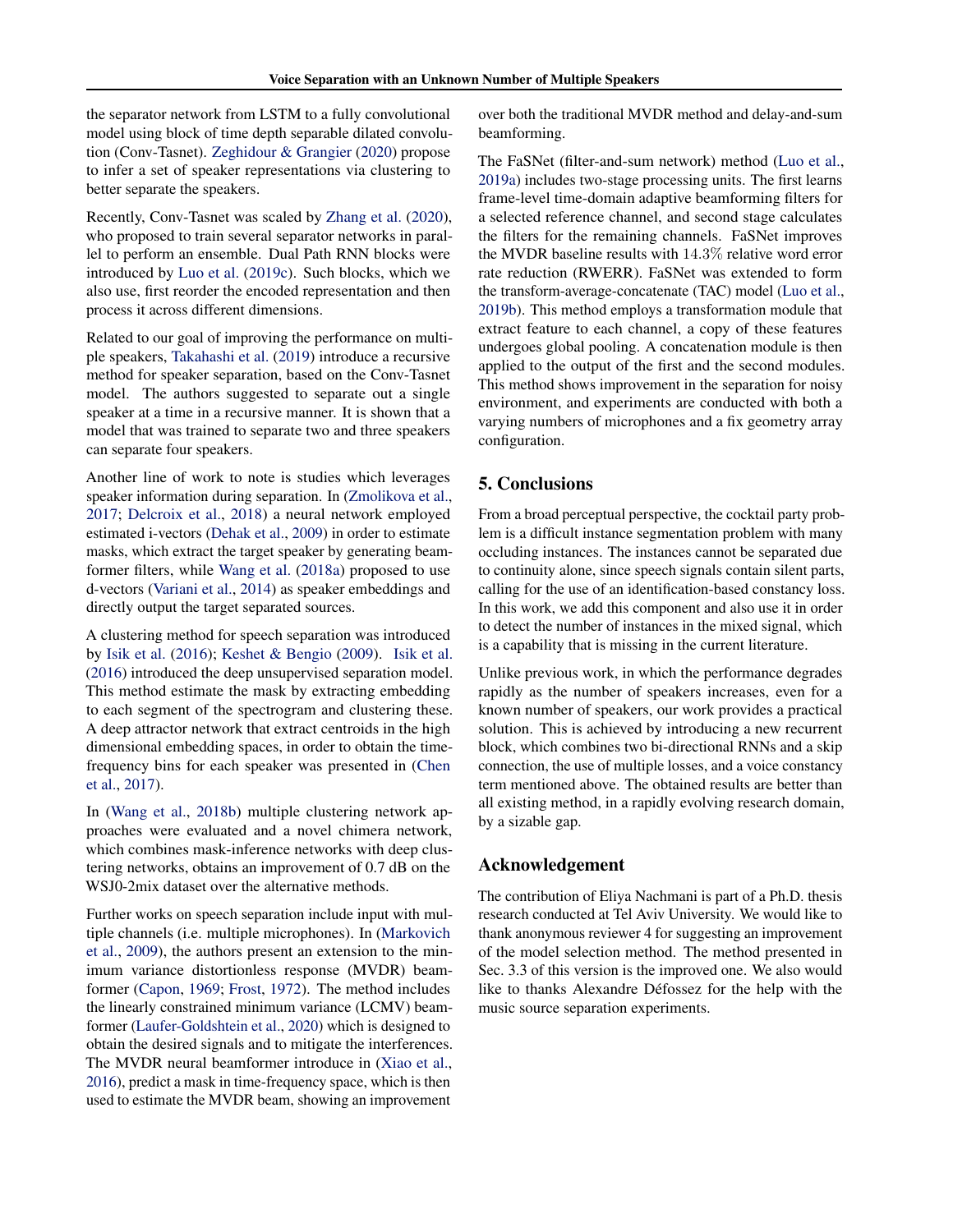## <span id="page-9-0"></span>References

- Capon, J. High-resolution frequency-wavenumber spectrum analysis. *Proceedings of the IEEE*, 57(8):1408–1418, 1969.
- Chen, Z., Luo, Y., and Mesgarani, N. Deep attractor network for single-microphone speaker separation. In *2017 IEEE International Conference on Acoustics, Speech and Signal Processing (ICASSP)*, pp. 246–250. IEEE, 2017.
- Choi, S., Cichocki, A., Park, H.-M., and Lee, S.-Y. Blind source separation and independent component analysis: A review. *Neural Information Processing-Letters and Reviews*, 6(1):1–57, 2005.
- Défossez, A., Usunier, N., Bottou, L., and Bach, F. Music source separation in the waveform domain. *arXiv preprint arXiv:1911.13254*, 2019.
- Dehak, N., Dehak, R., Kenny, P., Brümmer, N., Ouellet, P., and Dumouchel, P. Support vector machines versus fast scoring in the low-dimensional total variability space for speaker verification. In *Tenth Annual conference of the international speech communication association*, 2009.
- Delcroix, M., Zmolikova, K., Kinoshita, K., Ogawa, A., and Nakatani, T. Single channel target speaker extraction and recognition with speaker beam. In *2018 IEEE International Conference on Acoustics, Speech and Signal Processing (ICASSP)*, pp. 5554–5558. IEEE, 2018.
- Erdogan, H., Hershey, J. R., Watanabe, S., and Le Roux, J. Phase-sensitive and recognition-boosted speech separation using deep recurrent neural networks. In *2015 IEEE International Conference on Acoustics, Speech and Signal Processing (ICASSP)*, pp. 708–712. IEEE, 2015.
- Ernst, O., Chazan, S. E., Gannot, S., and Goldberger, J. Speech dereverberation using fully convolutional networks. In *2018 26th European Signal Processing Conference (EUSIPCO)*, pp. 390–394. IEEE, 2018.
- Frost, O. L. An algorithm for linearly constrained adaptive array processing. *Proceedings of the IEEE*, 60(8):926– 935, 1972.
- Garofolo, J., Graff, D., Paul, D., and Pallett, D. Csr-i (wsj0) complete ldc93s6a. *Web Download. Philadelphia: Linguistic Data Consortium*, 83, 1993.
- He, K., Zhang, X., Ren, S., and Sun, J. Delving deep into rectifiers: Surpassing human-level performance on imagenet classification. In *Proceedings of the IEEE international conference on computer vision*, pp. 1026–1034, 2015.
- Hershey, J. R., Chen, Z., Le Roux, J., and Watanabe, S. Deep clustering: Discriminative embeddings for segmentation and separation. In *2016 IEEE International Conference on Acoustics, Speech and Signal Processing (ICASSP)*, pp. 31–35. IEEE, 2016.
- Hyvärinen, A. and Oja, E. Independent component analysis: algorithms and applications. *Neural networks*, 13(4-5): 411–430, 2000.
- Isik, Y., Roux, J. L., Chen, Z., Watanabe, S., and Hershey, J. R. Single-channel multi-speaker separation using deep clustering. *arXiv preprint arXiv:1607.02173*, 2016.
- Keshet, J. and Bengio, S. *Spectral Clustering for Speech Separation*, pp. 221–250. 2009.
- Kingma, D. P. and Ba, J. Adam: A method for stochastic optimization. *arXiv preprint arXiv:1412.6980*, 2014.
- Kolbæk, M., Yu, D., Tan, Z.-H., and Jensen, J. Multitalker speech separation with utterance-level permutation invariant training of deep recurrent neural networks. *IEEE/ACM Transactions on Audio, Speech, and Language Processing*, 25(10):1901–1913, 2017.
- Laufer-Goldshtein, B., Talmon, R., and Gannot, S. Global and local simplex representations for multichannel source separation. *IEEE/ACM Transactions on Audio, Speech, and Language Processing*, 28:914–928, 2020.
- Le Roux, J., Wisdom, S., Erdogan, H., and Hershey, J. R. Sdr–half-baked or well done? In *ICASSP 2019-2019 IEEE International Conference on Acoustics, Speech and Signal Processing (ICASSP)*, pp. 626–630. IEEE, 2019.
- Li, C., Zhu, L., Xu, S., Gao, P., and Xu, B. Cbldnn-based speaker-independent speech separation via generative adversarial training. In *2018 IEEE International Conference on Acoustics, Speech and Signal Processing (ICASSP)*, pp. 711–715. IEEE, 2018.
- Liu, Y. and Wang, D. Divide and conquer: A deep casa approach to talker-independent monaural speaker separation. *IEEE/ACM Transactions on Audio, Speech, and Language Processing*, 27(12):2092–2102, 2019.
- Logeshwari, G. and Mala, G. A. A survey on single channel speech separation. In *International Conference on Advances in Communication, Network, and Computing*, pp. 387–393. Springer, 2012.
- Luo, Y. and Mesgarani, N. Tasnet: time-domain audio separation network for real-time, single-channel speech separation. In *2018 IEEE International Conference on Acoustics, Speech and Signal Processing (ICASSP)*, pp. 696–700. IEEE, 2018.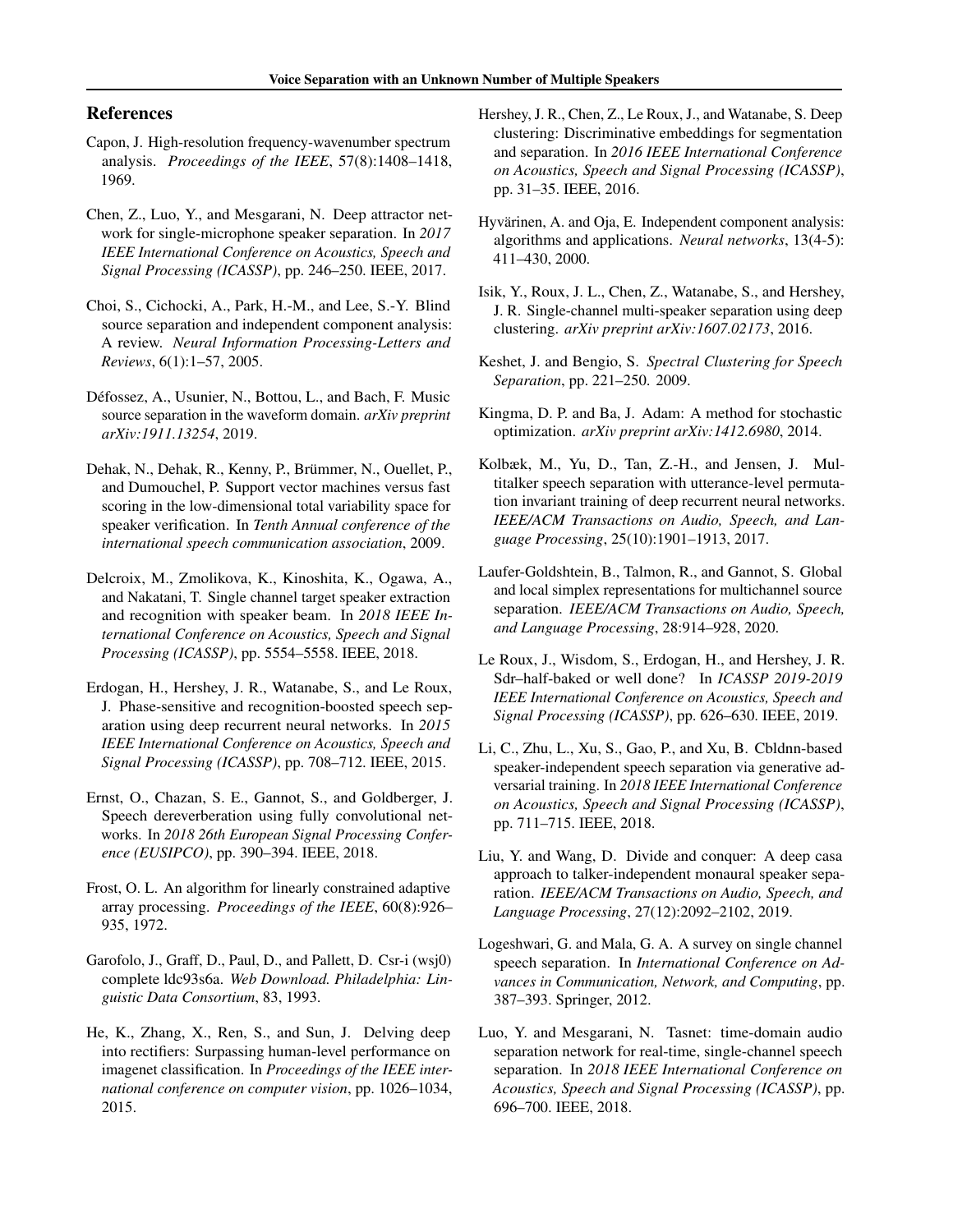- <span id="page-10-0"></span>Luo, Y. and Mesgarani, N. Conv-tasnet: Surpassing ideal time–frequency magnitude masking for speech separation. *IEEE/ACM transactions on audio, speech, and language processing*, 27(8):1256–1266, 2019.
- Luo, Y., Chen, Z., and Mesgarani, N. Speakerindependent speech separation with deep attractor network. *IEEE/ACM Transactions on Audio, Speech, and Language Processing*, 26(4):787–796, 2018.
- Luo, Y., Ceolini, E., Han, C., Liu, S.-C., and Mesgarani, N. Fasnet: Low-latency adaptive beamforming for multi-microphone audio processing. *arXiv preprint arXiv:1909.13387*, 2019a.
- Luo, Y., Chen, Z., Mesgarani, N., and Yoshioka, T. End-to-end microphone permutation and number invariant multi-channel speech separation. *arXiv preprint arXiv:1910.14104*, 2019b.
- Luo, Y., Chen, Z., and Yoshioka, T. Dual-path rnn: efficient long sequence modeling for time-domain single-channel speech separation. *arXiv preprint arXiv:1910.06379*, 2019c.
- Maciejewski, M., Wichern, G., McQuinn, E., and Le Roux, J. Whamr!: Noisy and reverberant single-channel speech separation. In *ICASSP 2020-2020 IEEE International Conference on Acoustics, Speech and Signal Processing (ICASSP)*, pp. 696–700. IEEE, 2020.
- Markovich, S., Gannot, S., and Cohen, I. Multichannel eigenspace beamforming in a reverberant noisy environment with multiple interfering speech signals. *IEEE Transactions on Audio, Speech, and Language Processing*, 17(6):1071–1086, 2009.
- Martin, R. and Cohen, I. Single-channel speech presence probability estimation and noise tracking. *Audio Source Separation and Speech Enhancement*, pp. 87–106, 2018.
- Pariente, M., Cornell, S., Deleforge, A., and Vincent, E. Filterbank design for end-to-end speech separation. In *ICASSP 2020-2020 IEEE International Conference on Acoustics, Speech and Signal Processing (ICASSP)*, pp. 6364–6368. IEEE, 2020.
- Rabiner, L. R. and Gold, B. Theory and application of digital signal processing. *Englewood Cliffs, NJ, Prentice-Hall, Inc., 1975. 777 p.*, 1975.
- Rafii, Z., Liutkus, A., Stöter, F.-R., Mimilakis, S. I., and Bittner, R. Musdb18-a corpus for music separation. 2017.
- Simonyan, K. and Zisserman, A. Very deep convolutional networks for large-scale image recognition. *arXiv preprint arXiv:1409.1556*, 2014.
- Stoller, D., Ewert, S., and Dixon, S. Wave-u-net: A multiscale neural network for end-to-end audio source separation. *arXiv preprint arXiv:1806.03185*, 2018.
- Stöter, F.-R., Liutkus, A., and Ito, N. The 2018 signal separation evaluation campaign. In *International Conference on Latent Variable Analysis and Signal Separation*, pp. 293–305. Springer, 2018.

St

- "oter, F.-R., Uhlich, S., Liutkus, A., and Mitsufuji, Y. Open-unmix - a reference implementation for music source separation. *Journal of Open Source Software*, 2019. doi: 10.21105/joss.01667. URL [https://doi.](https://doi.org/10.21105/joss.01667) [org/10.21105/joss.01667](https://doi.org/10.21105/joss.01667).
- Takahashi, N., Parthasaarathy, S., Goswami, N., and Mitsufuji, Y. Recursive speech separation for unknown number of speakers. *arXiv preprint arXiv:1904.03065*, 2019.
- Variani, E., Lei, X., McDermott, E., Moreno, I. L., and Gonzalez-Dominguez, J. Deep neural networks for small footprint text-dependent speaker verification. In *2014 IEEE International Conference on Acoustics, Speech and Signal Processing (ICASSP)*, pp. 4052–4056. IEEE, 2014.
- Vincent, E., Barker, J., Watanabe, S., Le Roux, J., Nesta, F., and Matassoni, M. The second chimespeech separation and recognition challenge: Datasets, tasks and baselines. In *2013 IEEE International Conference on Acoustics, Speech and Signal Processing*, pp. 126–130. IEEE, 2013.
- Wang, D. and Chen, J. Supervised speech separation based on deep learning: An overview. *IEEE/ACM Transactions on Audio, Speech, and Language Processing*, 26(10): 1702–1726, 2018.
- Wang, Q., Muckenhirn, H., Wilson, K., Sridhar, P., Wu, Z., Hershey, J., Saurous, R. A., Weiss, R. J., Jia, Y., and Moreno, I. L. Voicefilter: Targeted voice separation by speaker-conditioned spectrogram masking. *arXiv preprint arXiv:1810.04826*, 2018a.
- Wang, Z.-Q., Le Roux, J., and Hershey, J. R. Alternative objective functions for deep clustering. In *2018 IEEE International Conference on Acoustics, Speech and Signal Processing (ICASSP)*, pp. 686–690. IEEE, 2018b.
- Wang, Z.-Q., Roux, J. L., Wang, D., and Hershey, J. R. Endto-end speech separation with unfolded iterative phase reconstruction. *arXiv preprint arXiv:1804.10204*, 2018c.
- Wang, Z.-Q., Tan, K., and Wang, D. Deep learning based phase reconstruction for speaker separation: A trigonometric perspective. In *ICASSP 2019-2019 IEEE International Conference on Acoustics, Speech and Signal Processing (ICASSP)*, pp. 71–75. IEEE, 2019.